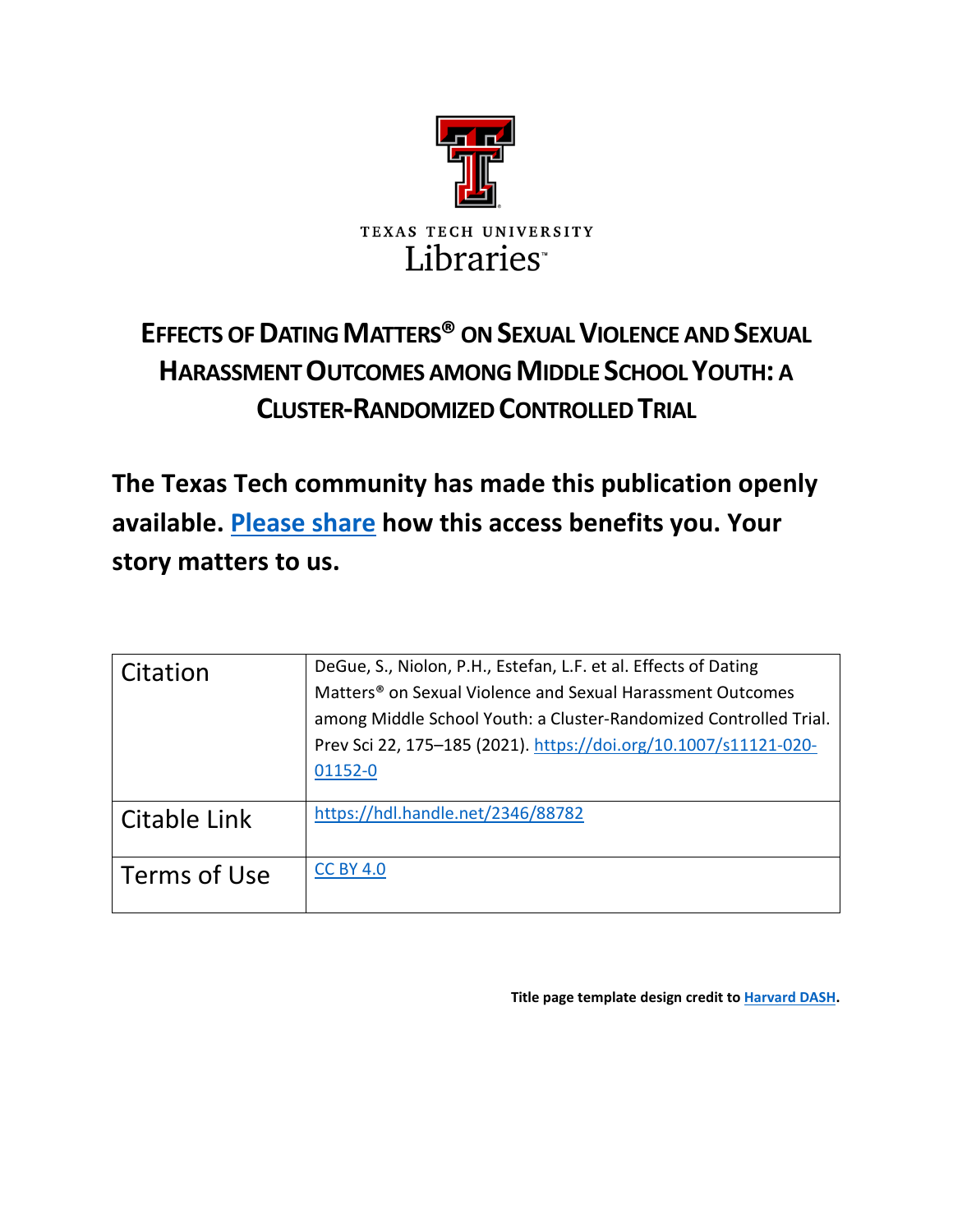# Effects of Dating Matters® on Sexual Violence and Sexual Harassment Outcomes among Middle School Youth: a Cluster-Randomized Controlled Trial



Sarah DeGue<sup>1</sup> **D** • Phyllis Holditch Niolon<sup>1</sup> • Lianne Fuino Estefan<sup>1</sup> • Allison J. Tracy<sup>2</sup> • Vi D. Le<sup>1</sup> • Alana M. Vivolo-Kantor<sup>1</sup> • Todd D. Little<sup>3</sup> • Natasha E. Latzman<sup>1</sup> • Andra Tharp<sup>1</sup> • Kyle M. Lang<sup>3</sup> • Bruce Taylor<sup>4</sup>

 $\odot$  The Author(s) 2020, corrected publication 2020 Published online: 26 August 2020

### Abstract

Sexual violence (SV), including sexual harassment (SH), is a significant public health problem affecting adolescent health and well-being. This study extends prior research by evaluating the effectiveness of a comprehensive teen dating violence prevention model, Dating Matters, on SV and SH perpetration and victimization, inclusive of any victim-perpetrator relationship, among middle school students. Dating Matters includes classroom-delivered programs for youth in 6th, 7th, and 8th grades; communitybased programs for parents; a youth communications program; training for educators; and community-level activities. Middle schools in four urban areas in the USA were randomly assigned to receive Dating Matters (DM,  $N = 22$ ) or a standard-of-care intervention (SC,  $N = 24$ ) over four consecutive school years (2012–2016). The analytic sample included two cohorts who entered the study in 6th grade and completed 8th grade by the end of the study allowing for full exposure to Dating Matters (DM:  $N = 1662$ ; SC:  $N = 1639$ ; 53% female; 50% black, non-Hispanic; 6 waves of data collection for each cohort). Structural equation modeling was employed with multiple imputation to account for missing data. Dating Matters was associated with significant reductions in SV and SH perpetration and victimization scores in most—but not all—sex/cohort groups by the end of 8th grade relative to an evidence-based TDV prevention program. On average, students receiving Dating Matters scored 6% lower on SV perpetration, 3% lower on SV victimization, 4% lower on SH perpetration, and 8% lower on SH victimization by the end of middle school than students receiving an evidence-based violence prevention program. Overall, Dating Matters shows promise for reducing SV and SH, occurring both within and outside dating relationships, through middle school. Clinicaltrials.gov Identifier: NCT01672541

Keywords Dating Matters . Sexual violence . Sexual harassment . Teen dating violence . Prevention

Sexual violence<sup>1</sup>—including sexual dating violence and sexual harassment—affects millions of US teens each year with

harmful effects on their short- and long-term health, safety, and well-being (Ackard et al. [2007;](#page-10-0) Chiodo et al. [2009](#page-10-0); Exner-

 $\boxtimes$  Sarah DeGue [sdegue@cdc.gov](mailto:sdegue@cdc.gov)

- <sup>1</sup> Division of Violence Prevention, National Center for Injury Prevention and Control, Centers for Disease Control and Prevention, 4770 Buford Highway NE, MS-F63, Atlanta, GA 30341, USA
- <sup>2</sup> 2M Research, LLC, Arlington, TX, USA
- <sup>3</sup> Institute for Measurement, Methodology, Analysis and Policy, Texas Tech University, Lubbock, TX, USA
- NORC at the University of Chicago, Chicago, IL, USA

 $1$  CDC defines sexual violence to include any form of non-consensual sexual act including forced or alcohol/drug facilitated penetration, penetration resulting from pressure or threats (i.e., sexual coercion), intentional sexual touching, non-contact sexual acts (e.g., sexual harassment; Smith et al. [2017\)](#page-11-0). Contact sexual violence includes forced or alcohol/drug facilitated penetration of a victim (i.e., rape), being madeto penetrate someone else, sexual coercion, and other unwanted sexual contact.

Notes: Dr. Alana Vivolo-Kantoris now in the Division of Unintentional Injury Prevention, National Center for Injury Prevention at the Centers for Disease Control and Prevention. Dr. Allison Tracy is now in the Division of Violence Prevention, National Center for Injury Prevention at the Centers for Disease Control and Prevention. Dr. Natasha Latzman is now at RTI International. Dr. Andra Tharp is now at the U.S. Air Force Resilience office. Dr. Kyle Lang is now at Tilburg University.

Electronic supplementary material The online version of this article ([https://doi.org/10.1007/s11121-020-01152-0\)](https://doi.org/10.1007/s11121-020-01152-0) contains supplementary material, which is available to authorized users.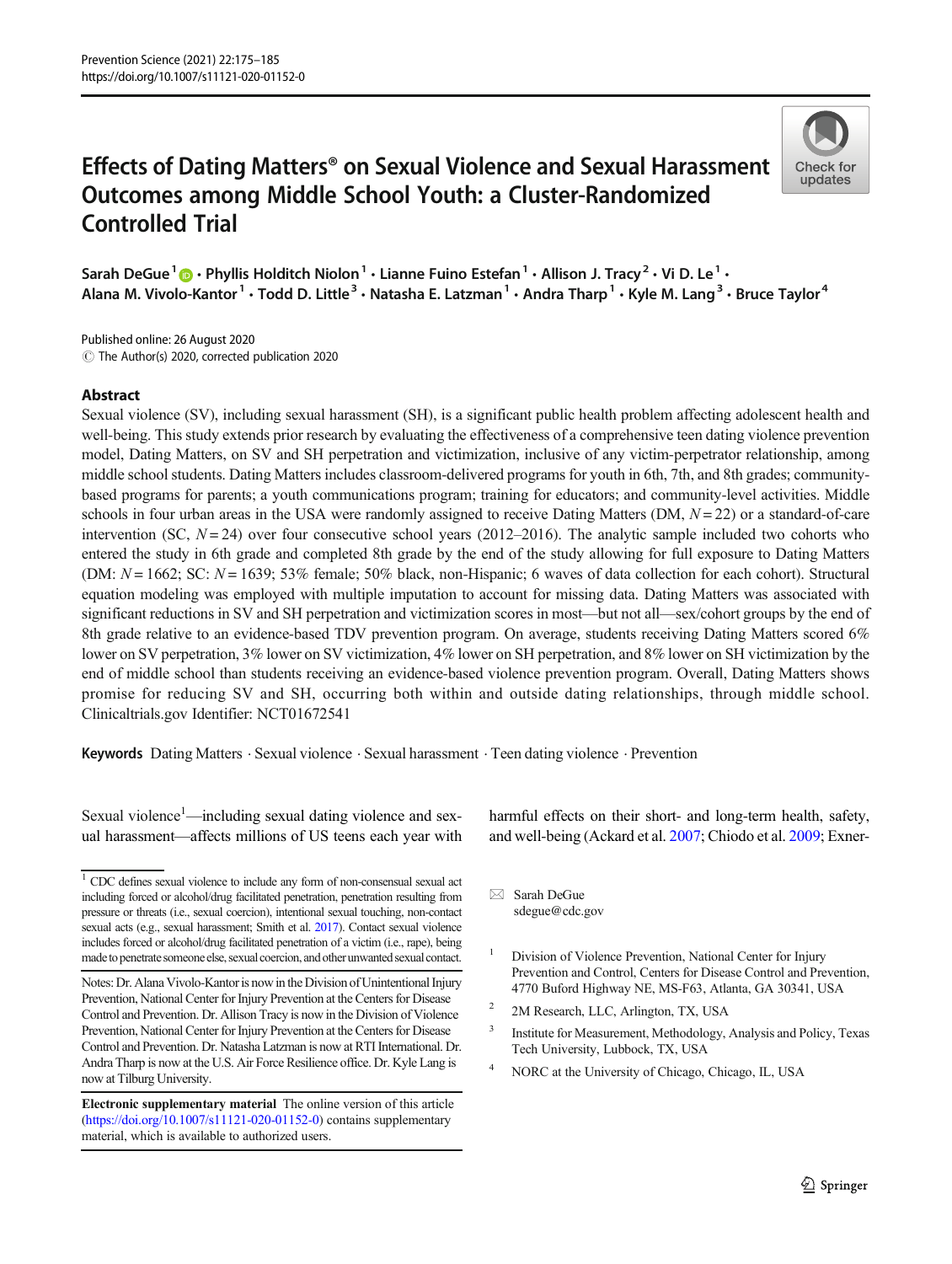Cortens et al. [2013\)](#page-10-0). About 1 in 14 high school students (and 1 in 9 high school girls) have experienced rape at some point in their life, and 1 in 10 report some form of sexual violence (SV) victimization—defined as being forced to do "sexual things"—in the last 12 months (Kann et al. [2018](#page-11-0)). Of the nearly 70% of high school students who reported dating in a national survey, 7% were forced to do something sexual in the prior year by someone they dated or went out with—a sexual form of teen dating violence (TDV; Kann et al. [2018\)](#page-11-0). Sexual harassment (SH)—unwelcome conduct of a sexual nature including sexual advances, requests for sexual favors, or other unwanted verbal, nonverbal, or physical conduct of a sexual nature—was also experienced by almost half (48%) of all 7th-12th graders during the prior school year in another national survey, and most of the students affected (87%) reported that the experience had a negative effect on them (Hill and Kearl [2011\)](#page-11-0). Thus, early adolescence—when sexual behavior patterns are developing—provides an opportune time to intervene with youth to reduce their risk of SV perpetration or victimization as they mature and enter intimate relationships.

Only a handful of programs have been shown to be promising or effective for preventing SV among adolescents (Community Preventive Services Task Force [2018;](#page-10-0) DeGue et al. [2014](#page-10-0)): Safe Dates (Foshee et al. [2004\)](#page-10-0), Green Dot (Coker et al. [2017\)](#page-10-0), Coaching Boys into Men (Miller et al. [2013\)](#page-11-0), Second Step (Espelage et al. [2013](#page-10-0)), Expect Respect Support Groups (ERSG; Reidy et al. [2017\)](#page-11-0), and Shifting Boundaries (Taylor et al. [2013](#page-11-0)). These interventions—most developed to prevent TDV—focus on teaching skills for healthy relationships (including healthy sexuality and sexual consent), empowering positive bystander behavior, promoting social norms that protect against violence, and/or creating protective school environments to reduce rates of SV among middle and high school students. The Centers for Disease Control and Prevention (CDC) has identified each of these approaches as promising for the prevention of SV based on their efficacy in past research (Basile et al. [2016\)](#page-10-0).

Despite these advances in the evidence base, it is increasingly clear that no single program will be sufficient to reduce rates of SV—or other forms of violence—at the population level (DeGue et al. [2016](#page-10-0); DeGue et al. [2012](#page-10-0)). Comprehensive prevention strategies that address risk for SV across the social ecology with multiple, coordinated interventions may have greater potential to change the social and physical contexts that influence risk behavior—in addition to risk and protective characteristics of the individual (DeGue et al. [2016\)](#page-10-0). When designed to address shared risk and protective factors across related health outcomes, comprehensive prevention approaches may also have greater potential to influence multiple forms of violence and health risk behaviors, including SV and TDV, increasing the efficiency of prevention efforts (Wilkins et al. [2014](#page-11-0)). Yet, to date, no comprehensive prevention strategies for SV or TDV have undergone rigorous evaluation to

assess their efficacy for reducing violence risk relative to existing evidence-based, single-program prevention strategies.

To advance this evidence base, CDC developed Dating Matters®: Strategies to Promote Healthy Teen Relationships (Teten Tharp [2012](#page-11-0); Teten Tharp et al. [2011](#page-11-0)). In contrast to the existing single-program prevention strategies, Dating Matters is a multicomponent, comprehensive TDV prevention model focused on middle school youth as well as their parents, schools, and neighborhoods. Dating Matters addresses a range of risk and protective factors that impact early adolescents (ages 11–14) across the social ecology, including many factors shared with other forms of violence. Dating Matters youth programs, for example, address several factors associated with both SV and TDV, such as healthy relationship skills, healthy communication skills, consent education, sexual coercion, bullying, SH, dating safety, supporting victims, relationship rights, and getting help. Dating Matters was originally developed to address TDV and prior research suggests it is effective at preventing TDV perpetration and victimization—including a combined measure of physical, sexual, and emotional violence by a current or former dating partner (Niolon et al. [2019\)](#page-11-0). Additional analyses have also found positive effects of Dating Matters on other related outcomes, including physical peer violence, bullying, cyber-bullying, weapon carrying, alcohol and substance abuse, and delinquency (Estefan et al. [under review;](#page-10-0) Vivolo-Kantor et al. [2019](#page-11-0)). Thus, Dating Matters may have effects on other forms of violence as well, including SV and SH.

Extending past research, the current study examines the effectiveness of the Dating Matters comprehensive TDV prevention model compared to a standard-of-care TDV program on SV and SH victimization and perpetration outcomes among middle school students. While prior research included SV against a dating partner in the assessment of TDV, the current study measures SV and SH exposure inclusive of any victim-perpetrator relationship. Specifically, we hypothesized that students exposed to Dating Matters will report less SV and SH victimization and perpetration over time compared to students in the standard-of-care condition. Although CDC defines SV broadly to encompass a range of nonconsensual sexual acts including rape, sexual coercion, unwanted sexual contact, and SH, we use the term SV in the current study to refer to any physically forced sexual contact and examine nonphysical SH separately.

# Method

This study draws from a larger randomized controlled trial (RCT) to evaluate intervention effects on teens' exposure to SV and SH, as victims or perpetrators, in middle school. All procedures were approved by CDC and local Institutional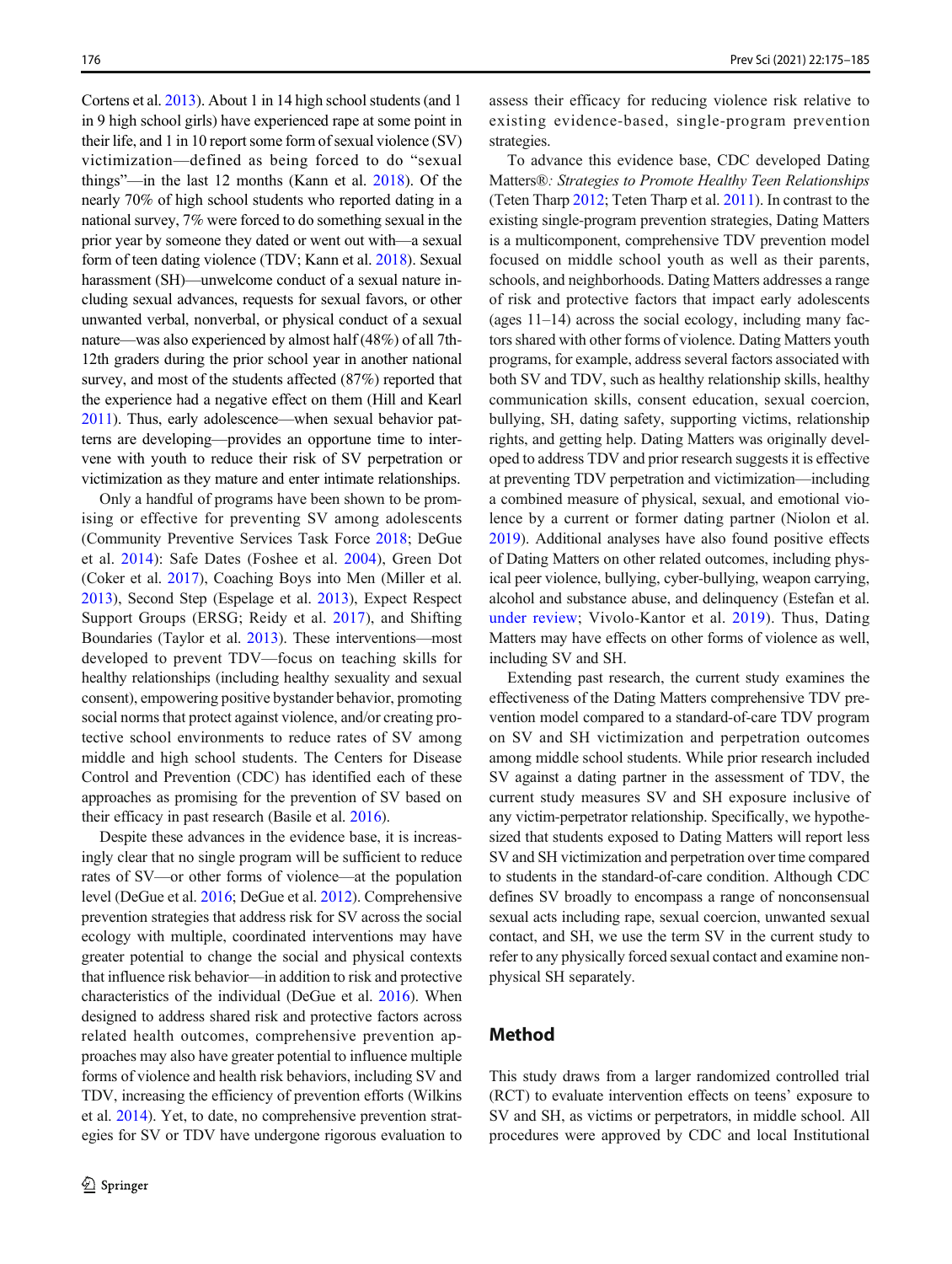Review Boards, as well as the Office of Management and Budget (OMB #0920–0941). Additional details on the study methods and sample are available in Niolon et al. [\(2016](#page-11-0)); Niolon et al. ([2019](#page-11-0)). A CONSORT diagram is provided in the supplemental materials (Supplemental Fig. 1).

#### Design and Sample

Middle schools serving high-risk communities—defined by above average rates of crime and poverty—in four urban areas in the USA were randomly assigned to receive the Dating Matters comprehensive prevention model (DM;  $N = 22$ ) or a standard-of-care intervention (SC;  $N = 24$ ) over four consecutive school years (2012–2016). All assenting students with parental consent (grades 6–8) were surveyed during the school day in fall and spring of each school year. Data were collected from five cohorts of middle school students from 2012 to 2015. Cohorts 1–3 were in 8th, 7th, and 6th grades, respectively, in the 2012–2013 school year. Cohorts 4 and 5 were added as 6th graders in 2013–2014 and 2014–2015, respectively (Niolon et al. [2019](#page-11-0)). The analytic sample for the current paper includes two full-exposure cohorts (cohorts 3 and 4) who entered the study in 6th grade and completed 8th grade by the end of the study (total sample: 3301; DM:  $N = 1662$ , SC:  $N = 1639$ ), allowing an opportunity for exposure to all 3 years of youth and parent programs in the DM condition. A total of 6 waves of data are included collected from two cohorts of 6th–8th grade students in the DM and SC schools over four school years (fall 2012 to spring 2016). Each cohort is assessed in the fall and spring of their 6th, 7th, and 8th grade years, for a total of 6 waves for each cohort. Cohorts 3 and 4 were analyzed separately. As cohort 3 started in the first year of implementation and cohort 4 started in the second year of implementation, we anticipated potential cohort effects due to improvements in implementation quality in year 2 and greater potential for school-level effects (e.g., norms change) with school-wide implementation having been in place for 1 year prior. The overall survey participation rate was 79.7%. The sample was majority female (53%) and predominantly black, non-Hispanic (50%) or Hispanic (31%) with a mean age of 11.93 ( $SD = .57$ ). See Supplemental Fig. 1 for the CONSORT diagram, which includes specific information on the sample at each wave.

# Intervention

The Dating Matters comprehensive TDV prevention model (Niolon et al. [2016;](#page-11-0) Niolon et al. [2019](#page-11-0); Teten Tharp [2012](#page-11-0); Teten Tharp et al. [2011](#page-11-0)) includes multiple components operating across the social ecology: (1) classroom-delivered programs for youth in 6th, 7th, and 8th grades; (2) community-based programs for parents of 6th, 7th, and 8th grade youth; (3) TDV prevention training for all school staff; (4) a youth communications program implemented by high school-age brand ambassadors; and (5) community-level activities to build capacity for comprehensive prevention efforts, inform local policy, and use local TDV-related indicator data. The 6th and 7th grade youth programs were developed by CDC for Dating Matters (See [https://www.cdc.gov/violenceprevention/](https://www.cdc.gov/violenceprevention/intimatepartnerviolence/datingmatters/index.html) [intimatepartnerviolence/datingmatters/index.html](https://www.cdc.gov/violenceprevention/intimatepartnerviolence/datingmatters/index.html) for more information). In 8th grade, youth receive Safe Dates, an evidence-based TDV prevention program (Foshee et al. [2004](#page-10-0)). All three youth programs focus on developing healthy relationship skills through developmentally appropriate content that progresses from an emphasis on peer and family relationships in 6th grade to dating partners in 8th grade. The parent programs include an adapted version of the evidence-based Parents Matter! program (6th grade), a CDC-developed program called Dating Matters for Parents (7th grade), and Families for Safe Dates (8th grade) (Forehand et al. [2007;](#page-10-0) Foshee et al. [2012\)](#page-10-0). The parent programs focus on skills for positive parenting and effective parent-child communication about healthy relationships. Each of the multi-session youth and parent programs provide interactive opportunities for skill building and development of positive norms and behaviors. The multiple programmatic and intervention components of the Dating Matters model were designed to work together to address risk and protective factors for TDV across levels of the social ecology through implementation over all 3 years of middle school (Teten Tharp [2012](#page-11-0)). All of these programs and components were delivered during each year of implementation. For additional information on the Dating Matters model, see [www.cdc.gov/violenceprevention/datingmatters](http://www.cdc.gov/violenceprevention/datingmatters).

Schools in the standard-of-care condition received Safe Dates in 8th grade only. Safe Dates is a 10-session, schoolbased program developed for 8th and 9th graders that has been shown to prevent physical and sexual TDV perpetration and victimization at 4 years follow-up (Foshee et al. [2004](#page-10-0)). As noted, Safe Dates is also included in the Dating Matters model as the 8th grade youth program; thus, all 8th grade study participants received this program in each year of implementation.

#### Measures

#### Sexual Violence

SV victimization and perpetration were assessed with variants of a single item from the AAUW Sexual Harassment Survey (American Association of University Women Educational Foundation [2001](#page-10-0)) asking whether someone had in person "forced them to do something sexual" or whether they had forced someone else to do something sexual in their lifetime (at baseline) or in the last 4 months (at follow-up). Response options were 1 (never),  $2(1-3 \text{ times})$ ,  $3(4-9 \text{ times})$ , and  $4(10 \text{ times})$ or more times). Raw scores for sexual violence perpetration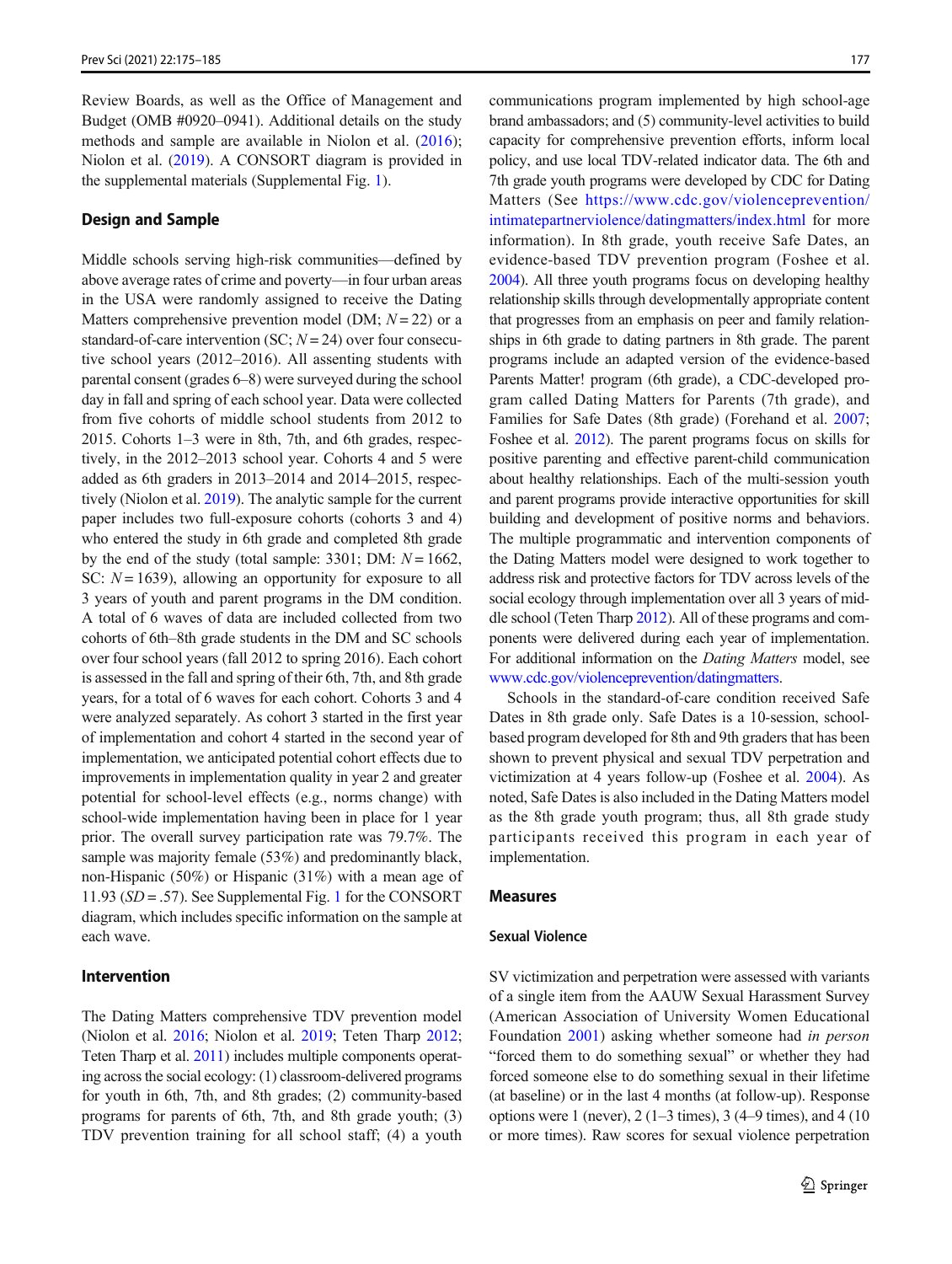ranged from 1.03 to 1.15 and victimization ranged from 1.06 to 1.14 across time. These outcomes were modeled as manifest variables, since only one item was available for perpetration and one for victimization. Based on unimputed data, 3% of the students in the analytic sample reported at least one incidence of sexual violence perpetration in middle school and 6% reported at least one instance of sexual violence victimization in middle school.

# Sexual Harassment

SH was assessed with 6 (victimization) or 7 (perpetration) items asking whether they had engaged in a form SH towards someone else, or vice versa, in their lifetime (baseline) or in the last 4 months (at follow-up). Five items from the AAUW Sexual Harassment Survey (American Association of University Women Educational Foundation [2001](#page-10-0)) assessed in person sexual harassment perpetration and victimization (i.e., unwelcome sexual comments, jokes, or gestures; called them gay or lesbian in a negative way; touched them in an unwelcome sexual way; showed them sexual pictures that they did not want to see; physically intimidated them in a sexual way). Two items from the Growing Up in the Media Survey (Ybarra et al. [2011](#page-11-0)) assessed whether they had asked someone to do something sexual online when the other person did not want to do it (perpetration) or someone asked them (victimization); or sent a picture text message that was sexual in any way when that person did not want to receive it (perpetration only). Response options were 1 (never), 2 (1–3 times), 3 (4–9 times), and 4 (10 or more times). To focus our statistical tests on structural relationships (group mean differences), we created an item average composite for perpetration and another for victimization. Reliability ranged from .64–.74 for victimization and .73–.83 for perpetration across waves. Raw scores for sexual harassment perpetration ranged from 1.09 to 1.31 and victimization ranged from 1.21 to 1.39 across time. Based on unimputed data, 29% of the students in the analytic sample reported at least one incidence of sexual harassment perpetration in middle school and 47% reported at least one instance of sexual harassment victimization in middle school.

#### Statistical Analysis

Prior to analysis, missing data were multiply imputed (100 datasets) using PcAux and programmed in R (Lang et al. [2017\)](#page-11-0). All analysis models used all 100 datasets; parameter estimates are averaged using Rubin's rules (Rubin [1987](#page-11-0); Schafer [1997\)](#page-11-0). Because of the way the data were aligned for analyses and other unplanned reasons (e.g., attrition), there was a high proportion of missing data throughout the survey dataset, typically 65% or more. School-level missing data due to attrition (early exit) and the study's attrition-responsive recruitment strategy (late entry) and missing data due to student-level processes (nonresponse due to school transfer, absenteeism, refusal, spot missingness within a survey, or unclear/unusable responses) were treated as missing at random (MAR). The MAR assumption is appropriate for a large-scale data collection such as Dating Matters, given the breadth of measures that were included in the overall protocol.

Using the imputed data, we standardized the scale of the outcome variables to a "percent of maximum score" (POMS), ranging from 0 (lowest category endorsed for every item) to 100 (highest category endorsed for every item). Our evaluation approach involved setting equality constraints on the means and testing the effect of these constraints on the overall model. This approach is rendered straightforward when other parameters in the model are minimal. For example, when covariate adjustment is conducted as a pre-analysis step, group means are interpretationally equivalent across constrained solutions; this is not the case when covariate adjustment is conducted within the constrained models (i.e., covariate parameters may change across solutions). To simplify the program evaluation model to feature the covariate-adjusted means, outcomes were first regressed onto a set of covariates (race/ethnicity, age, survey date, guardianship, and witnessing violence). Apart from assignment to treatment condition, the nesting of students within schools was considered a "nuisance feature" of the design. In other words, school identifiers were used in the covariate adjustment stage to correct for non-independence of observations. Residuals taken from this regression and corrected for outliers served as covariate-adjusted outcomes in the analysis model (For details, see Niolon et al. [2019](#page-11-0)). To preserve the POMS scaling, we selected meaningful zero points for each of the covariates.

We evaluated program effects on SV and SH within biological sex and cohort groups using multiple group structural equation models with a maximum likelihood estimator, using Mplus, version 7.4. For each outcome, we estimated the means at each time point to obtain model fit statistics against which subsequent models were compared. We then placed equality constraints on statistically similar means. This approach balances Type I and Type II errors and is well-suited to simultaneous tests of many hypotheses in complex models (Little and Lopez [1997\)](#page-11-0). Baseline equivalence across all groups constituted the initial constraints, followed by constraints of means within similar "bands" of magnitude. Constrained means were evaluated for statistical separation by means of post hoc Wald tests. Generally, an optimal solution (one in which further constraints resulted in failure to maintain adequate model fit) was found within five attempts. If the chi-square difference tests revealed significant decrement in fit, we inferred a violation of baseline equivalence. When warranted, baseline equivalence was imposed within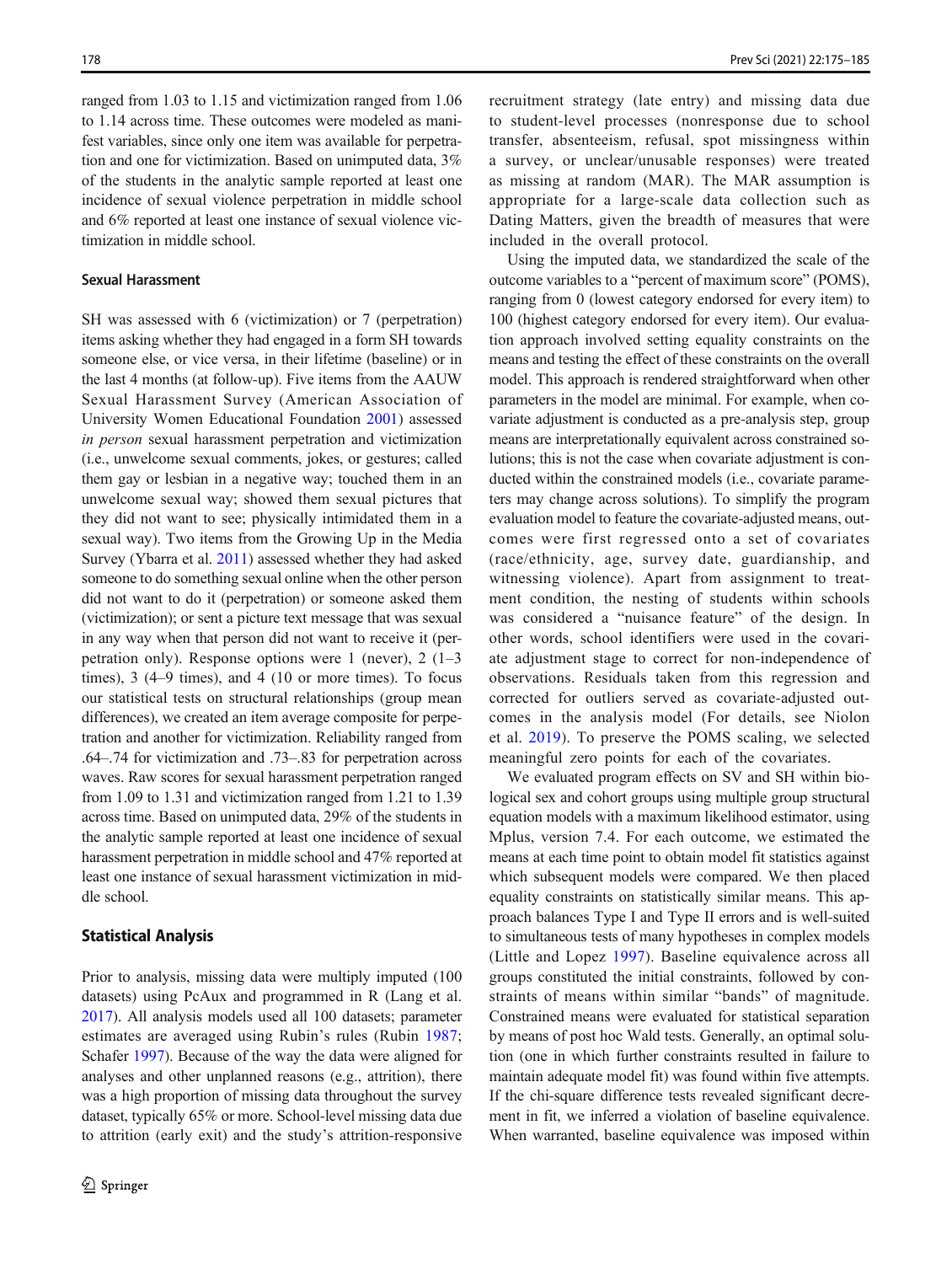gender and/or cohort group and the relative model fit was evaluated. Baseline equivalence in the outcome measure was established for all outcome models. See Niolon et al. [\(2019\)](#page-11-0) for additional details on this approach.

# Results

Analyses across condition and cohort over time are presented below for sexual violence and sexual harassment outcomes.

# Sexual Violence

#### Perpetration

Significant protective intervention effects were found for Cohort 3 only (see Fig. [1\)](#page-6-0). For Cohort 3 females, effects emerged at the end of 8th grade. For Cohort 3 males, differences were evident at the start of 7th grade and throughout 8th grade. Differences in SV perpetration between DM and SC students across all groups and time points averaged 0.16 POMS (range = 0 to 1.24). The average relative risk reduction across all groups and time points was  $6\%$  (range =  $0-45\%$ ; Fig. [1](#page-6-0)). By the spring of 8th grade in Cohort 3, the average risk reduction was  $13\%$  (range = 0–30%; Suppl. Table 1). Model results and model-estimated means are provided in Table 1.

#### Victimization

Significant protective intervention effects were found for females only, emerging for both cohorts at the end of 8th grade (see Fig. [1](#page-6-0)). Differences in SV victimization between DM and SC students across all groups and time points averaged 0.09 POMS (range  $= 0$  to .89). The average relative risk reduction across all groups and time points was  $3\%$  (range = 0–26%; Fig. [1\)](#page-6-0). By the spring of 8th grade for females, the average risk reduction was  $13\%$  (range = 0–26%; Suppl. Table 1). Model results and model-estimated means are provided in Table [2.](#page-6-0)

#### Sexual Harassment

#### Perpetration

Significant protective intervention effects were found for Cohort 3 only, emerging in the fall of 8th grade and continuing through the spring for both males and females (see Fig. [2\)](#page-7-0). Differences in SH perpetration between DM and SC students across all groups and time points averaged  $0.19$  POMS (range = 0–.95). The average relative risk reduction across all groups and time points was  $4\%$  (range = 0–19%; Fig. [3\)](#page-8-0). By the spring of 8th grade in Cohort 3, the average risk reduction was 10% (range  $= 0-19\%$ ; Suppl. Table 1). Model results and model-estimated means are provided in Table [3](#page-7-0).

Table 1 Model results and model-estimated means for sexual violence perpetration

| Model results: sexual violence perpetration         |                |                |             |            |            |              |             |            |    |           |
|-----------------------------------------------------|----------------|----------------|-------------|------------|------------|--------------|-------------|------------|----|-----------|
| Unconstrained                                       |                |                | Constrained |            |            |              | Difference  |            |    |           |
| Chi-square                                          | df             | <b>RMSEA</b>   | <b>SRMR</b> | Chi-square | df         | <b>RMSEA</b> | <b>SRMR</b> | Chi-square | df | $p$ value |
| 0.00                                                | $\mathbf{0}$   | 0.00           | 0.00        | 34.30      | 44         | 0.00         | 0.03        | 34.30      | 44 | 0.853     |
|                                                     |                | Rank           | Mean        |            |            | Wald         | $p$ value   |            |    |           |
|                                                     |                | 1              | $-0.04$     |            | 1 v 2      | $-6.93$      | 0.000       |            |    |           |
|                                                     |                | $\overline{2}$ | 1.51        |            | 2 v 3      | $-3.03$      | 0.002       |            |    |           |
|                                                     |                | 3              | 2.75        |            |            |              |             |            |    |           |
| Model-estimated means: sexual violence perpetration |                |                |             |            |            |              |             |            |    |           |
|                                                     | $\overline{N}$ | Fall 6th       | Spring 6th  | Fall 7th   | Spring 7th | Fall 8th     | Spring 8th  |            |    |           |
| SC Females—Cohort 3                                 | 428            | $-0.04$        | 1.51        | 1.51       | 1.51       | 1.51         | 2.16        |            |    |           |
| SC Males-Cohort 3                                   | 401            | $-0.04$        | 2.75        | 2.75       | 2.16       | 2.16         | 2.75        |            |    |           |
| DM Females—Cohort 3                                 | 444            | $-0.04$        | 1.51        | 1.51       | 1.51       | 1.51         | 1.51        |            |    |           |
| DM Males-Cohort 3                                   | 399            | $-0.04$        | 2.75        | 1.51       | 2.16       | 1.51         | 2.16        |            |    |           |
| SC Females—Cohort 4                                 | 418            | $-0.04$        | 1.51        | 1.51       | 1.51       | 1.51         | 1.51        |            |    |           |
| SC Males-Cohort 4                                   | 392            | $-0.04$        | 1.51        | 1.51       | 1.51       | 1.51         | 2.16        |            |    |           |
| DM Females-Cohort 4                                 | 460            | $-0.04$        | 1.51        | 1.51       | 1.51       | 1.51         | 1.51        |            |    |           |
| DM Males-Cohort 4                                   | 359            | $-0.04$        | 1.51        | 1.51       | 1.51       | 1.51         | 2.16        |            |    |           |

Note. SC standard-of-care condition, DM Dating Matters condition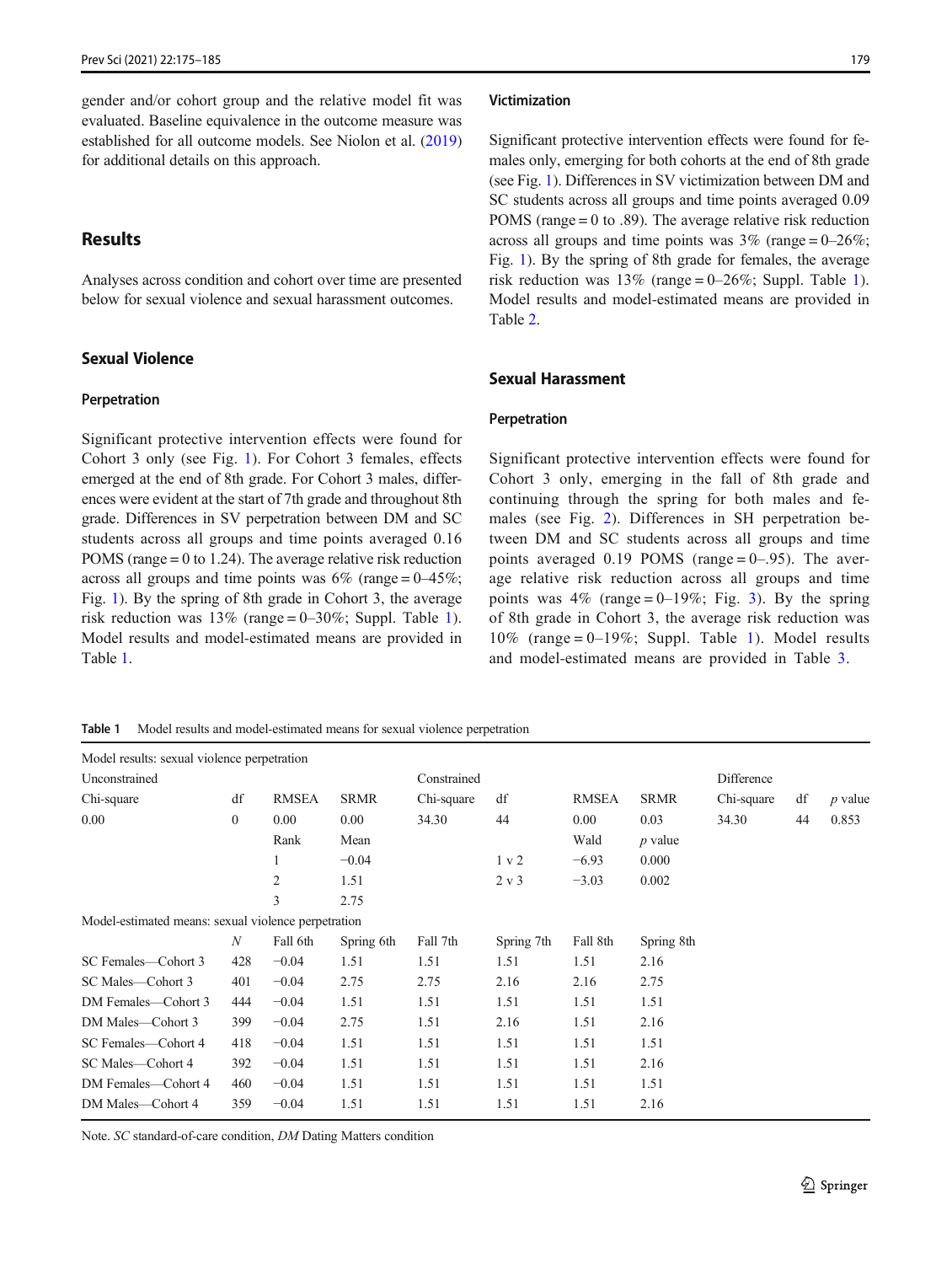# <span id="page-6-0"></span>180 Prev Sci (2021) 22:175–185



#### Perpetration

Fig. 1 Sexual violence perpetration and victimization across time by sex and cohort. Note. SC = Standard-of-care condition. DM = Dating Matters condition. Percent of Maximum Score (POMS) refers to the maximum possible score given the number of items and response categories in a

#### Victimization

Significant protective intervention effects were found for all groups (sex and cohort; see Fig. [3\)](#page-8-0). Cohort 3 females saw intervention effects at all time points. Cohort 4 females and scale, rather than the maximum observed score. Mean POMS scores have been constrained to appear equal when not significantly different; nonoverlapping lines at any time point represent a statistically significant group difference

Victimization

Cohort 3 males showed effects in the spring of 7th and 8th grade only. In contrast, Cohort 4 males showed effects in the spring of 6th and 8th grade only. Notably, protective effects were found for all groups in the spring of 8th grade, at the final time point. Differences in SH victimization between DM and

Table 2 Model results and model-estimated means for sexual violence victimization

| Model results: sexual violence victimization         |                  |                |             |             |            |              |             |            |            |                |  |
|------------------------------------------------------|------------------|----------------|-------------|-------------|------------|--------------|-------------|------------|------------|----------------|--|
| Unconstrained                                        |                  |                |             | Constrained |            |              |             |            | Difference |                |  |
| Chi-square                                           | df               | <b>RMSEA</b>   | <b>SRMR</b> | Chi-square  | df         | <b>RMSEA</b> | <b>SRMR</b> | Chi-square | df         | <i>p</i> value |  |
| 0.00                                                 | $\mathbf{0}$     | 0.00           | 0.00        | 44.82       | 46         | 0.00         | 0.03        | 44.82      | 46         | 0.522          |  |
|                                                      |                  | Rank           | Mean        |             |            | Wald         | $p$ value   |            |            |                |  |
|                                                      |                  | 1              | 2.48        |             | 1 v 2      | $-3.17$      | 0.002       |            |            |                |  |
|                                                      |                  | $\overline{2}$ | 3.37        |             |            |              |             |            |            |                |  |
| Model-estimated means: sexual violence victimization |                  |                |             |             |            |              |             |            |            |                |  |
|                                                      | $\boldsymbol{N}$ | Fall 6th       | Spring 6th  | Fall 7th    | Spring 7th | Fall 8th     | Spring 8th  |            |            |                |  |
| SC Females—Cohort 3                                  | 428              | 2.48           | 2.48        | 2.48        | 2.48       | 2.48         | 3.37        |            |            |                |  |
| SC Males—Cohort 3                                    | 401              | 3.37           | 3.37        | 3.37        | 3.37       | 3.37         | 3.37        |            |            |                |  |
| DM Females—Cohort 3                                  | 444              | 2.48           | 2.48        | 2.48        | 2.48       | 2.48         | 2.48        |            |            |                |  |
| DM Males—Cohort 3                                    | 399              | 3.37           | 3.37        | 3.37        | 3.37       | 3.37         | 3.37        |            |            |                |  |
| SC Females—Cohort 4                                  | 418              | 2.48           | 2.48        | 2.48        | 2.48       | 2.48         | 3.37        |            |            |                |  |
| SC Males-Cohort 4                                    | 392              | 2.48           | 2.48        | 2.48        | 2.48       | 2.48         | 2.48        |            |            |                |  |
| DM Females—Cohort 4                                  | 460              | 2.48           | 2.48        | 2.48        | 2.48       | 2.48         | 2.48        |            |            |                |  |
| DM Males-Cohort 4                                    | 359              | 2.48           | 2.48        | 2.48        | 2.48       | 2.48         | 2.48        |            |            |                |  |

Note. SC standard-of-care condition, DM Dating Matters condition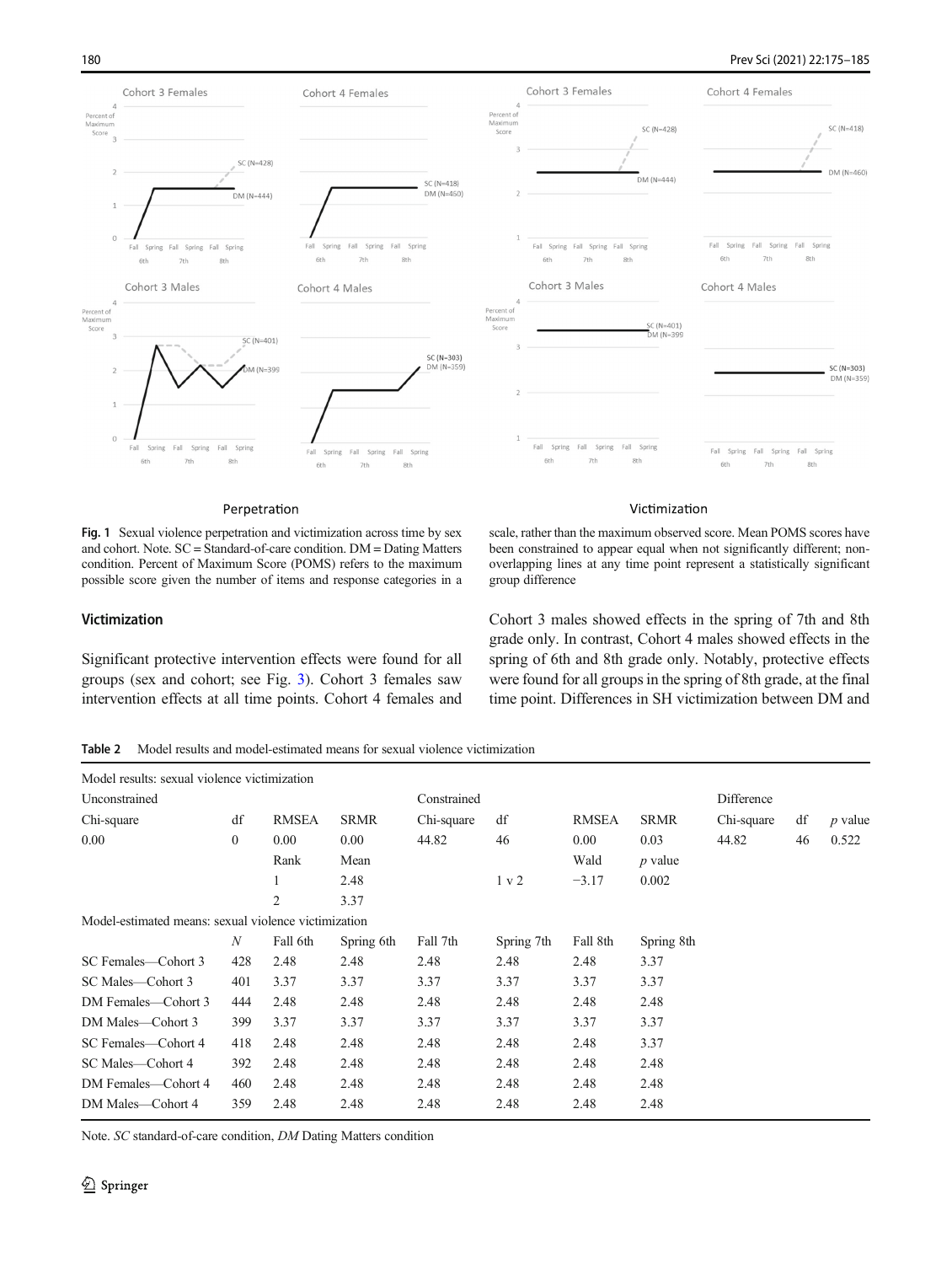<span id="page-7-0"></span>

| Model results: sexual harassment perpetration         |                  |                |             |            |                  |          |             |            |    |           |
|-------------------------------------------------------|------------------|----------------|-------------|------------|------------------|----------|-------------|------------|----|-----------|
| Unconstrained                                         |                  |                | Constrained |            |                  |          | Difference  |            |    |           |
| Chi-square                                            | df               | <b>RMSEA</b>   | <b>SRMR</b> | Chi-square | df               | RMSEA    | <b>SRMR</b> | Chi-square | df | $p$ value |
| 0.00                                                  | $\mathbf{0}$     | 0.00           | 0.00        | 55.86      | 44               | 0.03     | 0.04        | 55.86      | 44 | 0.108     |
|                                                       |                  | Rank           | Mean        |            |                  | Wald     | $p$ value   |            |    |           |
|                                                       |                  | $\mathbf{1}$   | 1.34        |            | 1 v 2            | $-6.72$  | 0.000       |            |    |           |
|                                                       |                  | $\overline{2}$ | 3.05        |            | 2 v 3            | $-5.46$  | 0.000       |            |    |           |
|                                                       |                  | 3              | 4.02        |            | $3 \text{ v } 4$ | $-5.16$  | 0.000       |            |    |           |
|                                                       |                  | $\overline{4}$ | 4.96        |            |                  |          |             |            |    |           |
| Model-estimated means: sexual harassment perpetration |                  |                |             |            |                  |          |             |            |    |           |
|                                                       | $\boldsymbol{N}$ | Fall 6th       | Spring 6th  | Fall 7th   | Spring 7th       | Fall 8th | Spring 8th  |            |    |           |
| SC Females-Cohort 3                                   | 428              | 1.34           | 4.96        | 4.02       | 3.05             | 4.96     | 4.96        |            |    |           |
| SC Males—Cohort 3                                     | 401              | 1.34           | 4.96        | 4.96       | 4.02             | 4.96     | 4.96        |            |    |           |
| DM Females-Cohort 3                                   | 444              | 1.34           | 4.96        | 4.02       | 3.05             | 4.02     | 4.02        |            |    |           |
| DM Males-Cohort 3                                     | 399              | 1.34           | 4.96        | 4.96       | 4.02             | 4.02     | 4.02        |            |    |           |
| SC Females-Cohort 4                                   | 418              | 1.34           | 4.96        | 4.02       | 3.05             | 4.02     | 4.02        |            |    |           |
| SC Males-Cohort 4                                     | 392              | 1.34           | 4.96        | 4.96       | 3.05             | 4.96     | 4.96        |            |    |           |
| DM Females-Cohort 4                                   | 460              | 1.34           | 4.96        | 4.02       | 3.05             | 4.02     | 4.02        |            |    |           |
| DM Males-Cohort 4                                     | 359              | 1.34           | 4.96        | 4.96       | 3.05             | 4.96     | 4.96        |            |    |           |

Note. SC standard-of-care condition, DM Dating Matters condition

SC students across all groups and time points averaged 0.80 POMS (range  $= 0-2.62$ ). The average relative risk reduction across all groups and time points was  $8\%$  (range = 0–24%; Fig. [3](#page-8-0); Suppl. Table 1). By the spring of 8th grade, the average risk reduction was 14% (range = 11–24%). Model results and model-estimated means are provided in Table [4.](#page-8-0)



# Victimization

Fig. 2 Sexual harassment perpetration and victimization across time by sex and cohort. Note. SC = Standard-of-care condition. DM = Dating Matters condition. Percent of Maximum Score (POMS) refers to the maximum possible score given the number of items and response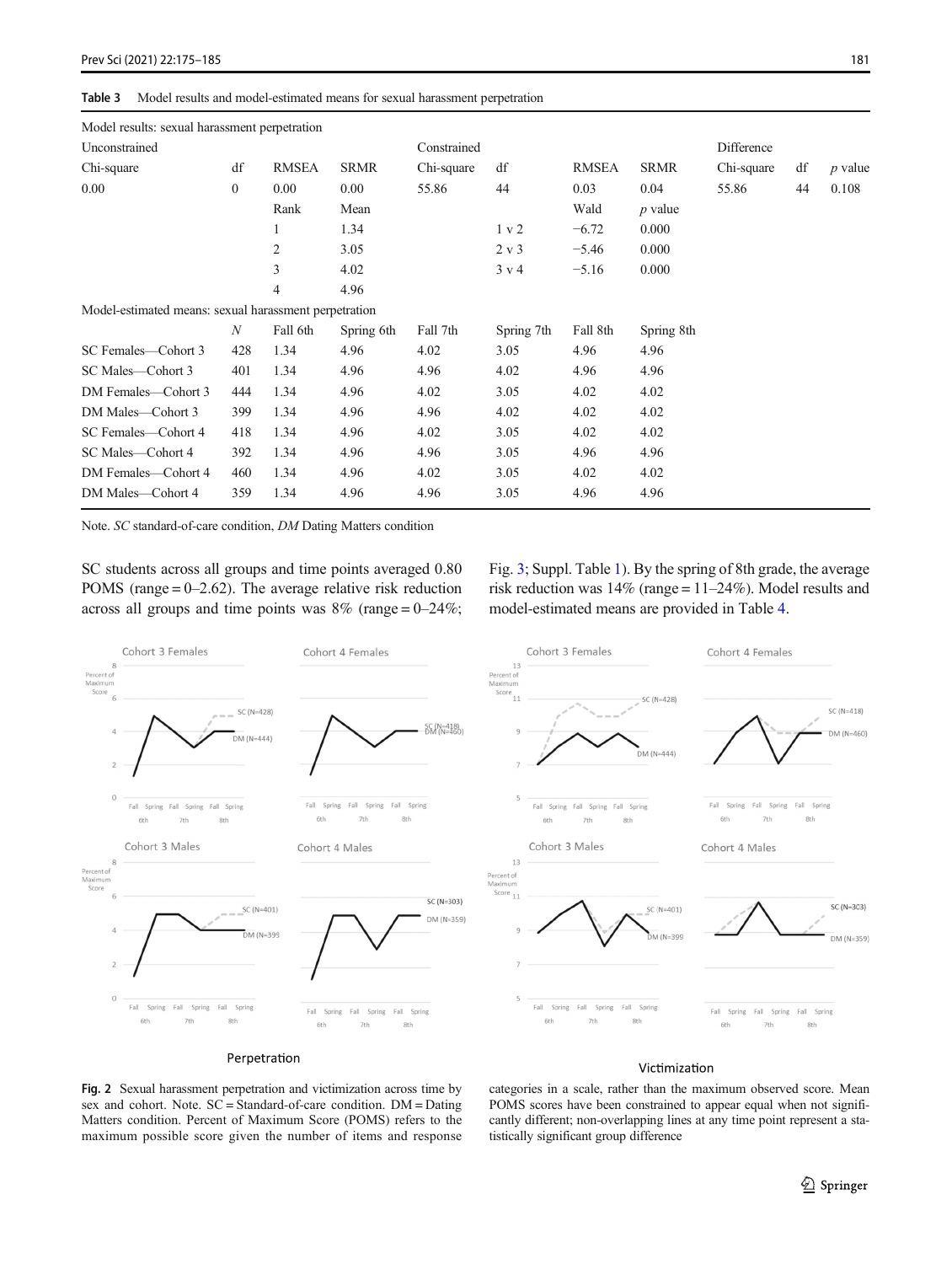<span id="page-8-0"></span>

Fig. 3 Percent relative risk reduction by outcome across cohorts/time periods (M, range) for Dating Matters vs. standard-of-care. Note. Relative risk reduction represents the percent reduction in scores on measures of victimization and perpetration of sexual violence and sexual harassment for the condition relative to the standard-of-care condition.

The numbers within the circles represent the average risk reduction for that outcome across the 4 groups (sex by cohort), and the space between the diamonds represent the range of relative risk reduction on that outcome across the four groups

# **Discussion**

Dating Matters was associated with significant reductions in SV and SH perpetration and victimization scores in most—but not all—sex/cohort groups by the end of 8th grade relative to a standard-of-care TDV prevention program. However, patterns of findings were inconsistent across cohorts and by sex across outcomes. By the end of middle school, on average, SV perpetration was 13% lower across males and females in Cohort 3 only; SV victimization was 13% lower among females in both cohorts, but not for males, SH perpetration was 10% lower across males and females in Cohort 3 only, and SH victimization was 14% lower across all groups. Despite differences in the patterns of effects over time and across groups, all

Table 4 Model results and model-estimated means for sexual harassment victimization

| Model results: sexual harassment victimization         |                  |                |             |            |                  |          |             |            |    |                |
|--------------------------------------------------------|------------------|----------------|-------------|------------|------------------|----------|-------------|------------|----|----------------|
| Unconstrained                                          |                  |                | Constrained |            |                  |          | Difference  |            |    |                |
| Chi-square                                             | df               | <b>RMSEA</b>   | <b>SRMR</b> | Chi-square | df               | RMSEA    | <b>SRMR</b> | Chi-square | df | <i>p</i> value |
| 0.00                                                   | $\boldsymbol{0}$ | 0.00           | 0.00        | 22.65      | 43               | 0.00     | 0.02        | 22.65      | 43 | 0.995          |
|                                                        |                  | Rank           | Mean        |            |                  | Wald     | $p$ value   |            |    |                |
|                                                        |                  | 1              | 7.04        |            | 1 v 2            | $-2.70$  | 0.007       |            |    |                |
|                                                        |                  | 2              | 8.10        |            | 2 v 3            | $-2.52$  | 0.012       |            |    |                |
|                                                        |                  | 3              | 8.89        |            | 3 v 4            | $-5.03$  | 0.000       |            |    |                |
|                                                        |                  | $\overline{4}$ | 9.94        |            | $4 \mathrm{v} 5$ | $-2.66$  | 0.008       |            |    |                |
|                                                        |                  | 5              | 10.73       |            |                  |          |             |            |    |                |
| Model-estimated means: sexual harassment victimization |                  |                |             |            |                  |          |             |            |    |                |
|                                                        | $\boldsymbol{N}$ | Fall 6th       | Spring 6th  | Fall 7th   | Spring 7th       | Fall 8th | Spring 8th  |            |    |                |
| SC Females-Cohort 3                                    | 428              | 7.04           | 9.94        | 10.73      | 9.94             | 9.94     | 10.73       |            |    |                |
| SC Males-Cohort 3                                      | 401              | 8.89           | 9.94        | 10.73      | 8.89             | 9.94     | 9.94        |            |    |                |
| DM Females-Cohort 3                                    | 444              | 7.04           | 8.10        | 8.89       | 8.10             | 8.89     | 8.10        |            |    |                |
| DM Males-Cohort 3                                      | 399              | 8.89           | 9.94        | 10.73      | 8.10             | 9.94     | 8.89        |            |    |                |
| SC Females-Cohort 4                                    | 418              | 7.04           | 8.89        | 9.94       | 8.89             | 8.89     | 9.94        |            |    |                |
| SC Males-Cohort 4                                      | 392              | 8.89           | 9.94        | 10.73      | 8.89             | 8.89     | 9.94        |            |    |                |
| DM Females-Cohort 4                                    | 460              | 7.04           | 8.89        | 9.94       | 7.04             | 8.89     | 8.89        |            |    |                |
| DM Males-Cohort 4                                      | 359              | 8.89           | 8.89        | 10.73      | 8.89             | 8.89     | 8.89        |            |    |                |

Note. SC standard-of-care condition, DM Dating Matters condition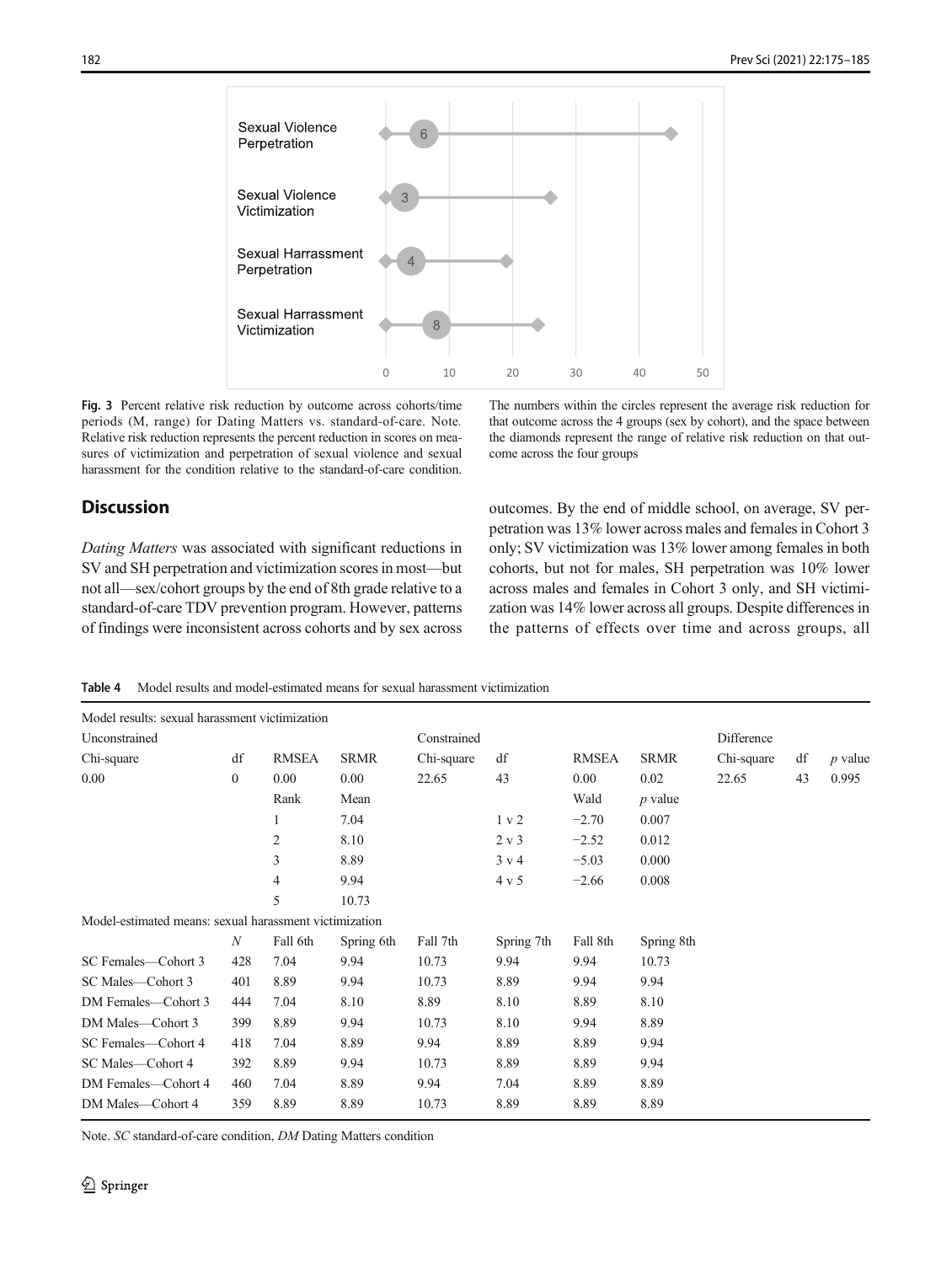significant findings were in the hypothesized direction, indicating that Dating Matters had preventive intervention effects on SV and SH over and above the effects of an evidence-based standard-of-care comparison program, Safe Dates.

Notably, no effects were found for Cohort 4 on perpetration of SV or SH. Although the reason is unclear, a similar pattern was seen in prior analyses from this trial examining different outcomes (Estefan et al. [2020\)](#page-10-0) suggesting that Cohort 4 may have experienced or responded to the intervention differently. These findings were inconsistent with our initial expectation that Cohort 4 might demonstrate stronger effects given an additional year of school-level intervention exposure and the potential for improved implementation quality in year 2. Future planned analyses will examine differences in implementation across sites and cohorts to identify possible explanations for these patterns.

Some gender differences were also observed. Fewer effects were found for males overall—in Cohort 3 only for SV and SH perpetration and in both cohorts for SH victimization. However, these effects tended to appear at multiple time points throughout middle school. In contrast, most of the effects for females did not emerge until the end of 8th grade. These patterns could be related to differential developmental onsets of SV and SH behaviors—providing different rates of exposure and opportunity—for males and females over time. The null effects for males on SV victimization were unsurprising given the very low base rates of these experiences among middle school boys.

The most consistent effects were found for SH victimization, with males and females in both cohorts seeing effects at multiple time points during middle school. Thus, the 6th and 7th grade Dating Matters youth programs, and/or other components of the Dating Matters model, may have had stronger effects on SH victimization outcomes than Safe Dates alone. Indeed, the Dating Matters 6th and 7th grade youth programs address SH against peers more directly than Safe Dates, which is focused on skills for healthy dating relationships. It may also be that the effects of Dating Matters were more easily detected on SH victimization outcomes due to higher base rates of these behaviors. Indeed, rates of any perpetration and victimization during middle school in the current study were 3% and 6% for SV compared to 29% and 47% for SH, respectively. Research suggests that some SH behaviors emerge earlier than SV in adolescence and may serve as a developmental precursor (Espelage et al. [2012;](#page-10-0) Hill and Kearl [2011](#page-11-0)). Future research could examine that developmental trajectory in this sample as they age into high school.

This study has several notable limitations. First, implementation and data collection in high-risk, urban communities with high mobility and competing school priorities compounded common challenges in conducting school-based prevention research, including school and participant retention, variability in implementation and school characteristics, and completion of consent forms as detailed in Niolon et al. [\(2019](#page-11-0)). As such, it is also not known whether these findings are generalizable to rural,

suburban, or higher-income, lower-risk communities. Further, the differential effects of intervention exposure or fidelity are, by design, ignored in intent-to-treat analyses and as such may underestimate the effectiveness of the model when delivered as intended. Finally, we relied on self-reported measures of violence perpetration and victimization. Although this is the most common and reliable means of assessing these behaviors, there is inherent potential for misreporting and underreporting.

Despite these limitations, the current study extends prior research examining the effects of Dating Matters to identify promising evidence of effectiveness on SV and SH through middle school. Evidence-based primary prevention strategies for SV and SH remain limited and only a few, including Safe Dates, have evidence of effectiveness for reducing SV and SH in middle school (DeGue et al. [2014\)](#page-10-0). This study provides new evidence for a multi-level comprehensive prevention strategy for SV and SH in middle school, adding substantially to the menu of options available to communities interested in implementing evidence-based sexual violence prevention. In addition, it adds to other evidence showing the effects of Dating Matters on teen dating violence, physical peer violence, bullying, cyber-bullying, weapon carrying, alcohol and substance abuse, and delinquency (Estefan et al. [2020;](#page-10-0) Niolon et al. [2019;](#page-11-0) Vivolo-Kantor et al. [2019\)](#page-11-0). These findings suggest that a comprehensive prevention model is more effective than a single-program standardof-care intervention for preventing SV and SH across all types of relationships, with the potential for cross-cutting effects that address multiple forms of adolescent violence.

Although the absolute difference in violence scores is relatively small, their potential for clinical significance is bolstered by two factors. First, due to the comparative effectiveness design used in this study, the effects demonstrated by Dating Matters are over and above those expected for Safe Dates alone, which has strong evidence of effectiveness for preventing adolescent SV in prior research (Foshee et al. [2004\)](#page-10-0). Second, Dating Matters was designed for implementation during middle school to provide greater opportunity for primary prevention effects, reaching youth as sexual behavior is still developing. As a result, the outcomes in this study are measured through 8th grade, when perpetration and victimization of sexual peer violence and sexual harassment is still at a developmentally lower rate than it will be in later adolescence. As students age and have greater possibility of exposure to SV and SH in high school, any prevention effects that persist should be easier to identify. Given low disclosure rates of SV in middle school when sexual behavior patterns are still developing. As youth mature, exposure to SV and SH, and subsequent disclosure, may increase and these effects may strengthen. Analysis of follow-up data through high school is planned to examine the long-term effects of Dating Matters (For more on plans, see Niolon et al. [2019\)](#page-11-0). In addition to demonstrating the effects of the Dating Matters comprehensive prevention model on these outcomes, this study provides additional evidence of the potential of comprehensive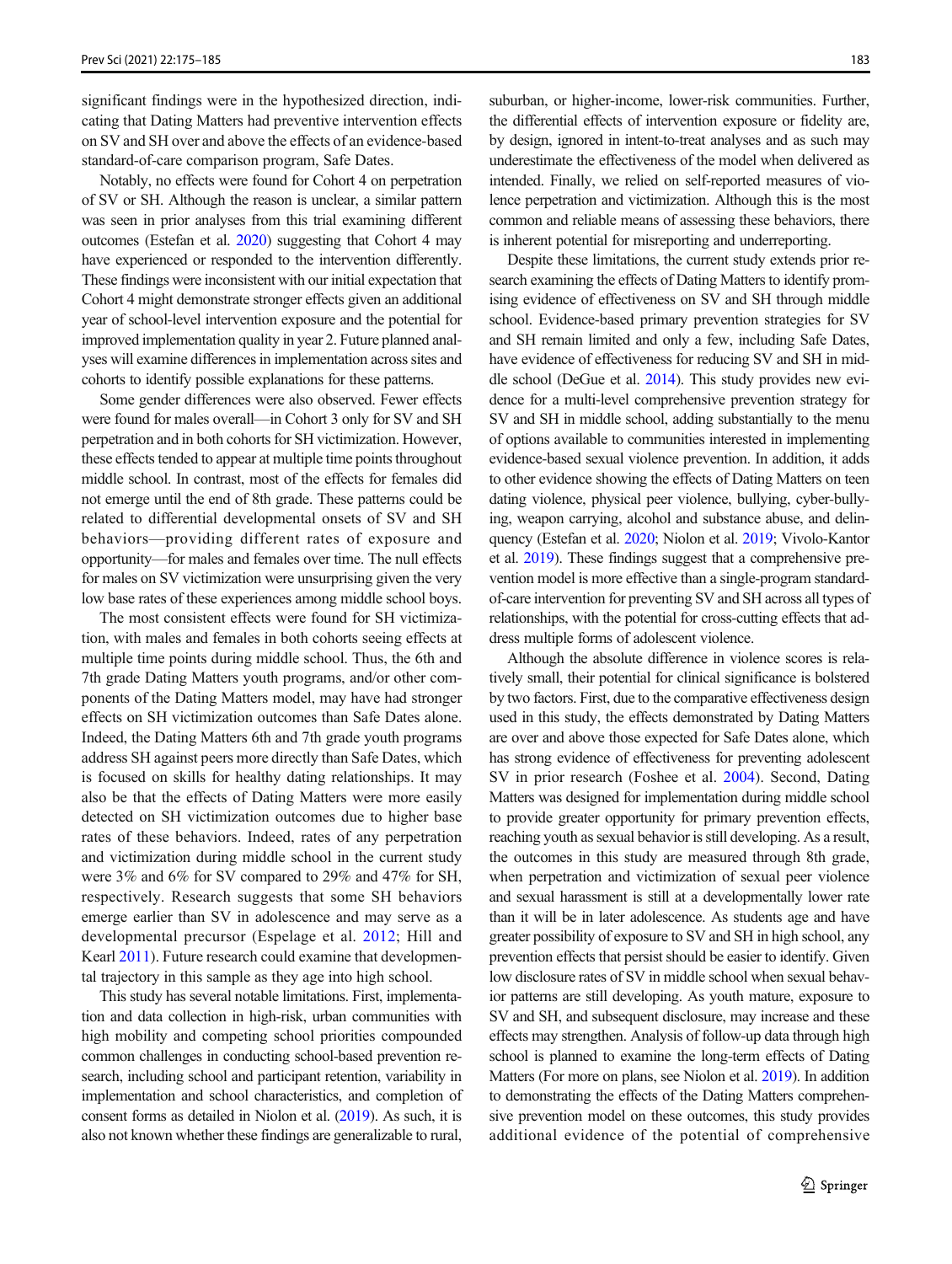<span id="page-10-0"></span>prevention efforts to achieve greater impacts relative to effective single-program models. As communities look to shift towards multicomponent violence prevention approaches, like Dating Matters, evidence that these approaches can achieve improved effectiveness on multiple outcomes is critical to assessing the value of investing in more resource-intensive comprehensive prevention efforts. Further work is needed to understand the implementation costs of these efforts (See Luo et al. [under](#page-11-0) [review](#page-11-0)) and implications for the cost-effectiveness of comprehensive teen dating violence prevention.

Acknowledgements The authors acknowledge the participation of students and schools in the Dating Matters Initiative, as well as the contributions of each funded public health department: the Alameda County (Cooperative Agreement #CE002052), the Baltimore City (Cooperative Agreement #CE002050), the Broward County (Cooperative Agreement #CE002048), and the Chicago (Cooperative Agreement #CE002054). Lastly, we acknowledge the contracting organizations who contributed substantially to program implementation and data collection efforts; NORC at the University of Chicago (Contract #200-2011-40998), Research Triangle Institute (Contract #200-2012-51959), and Ogilvy Public Relations (Contract #200-2007-20014/0015).

# Compliance with Ethical Standards

All procedures performed in studies involving human participants were in accordance with the ethical standards of the institutional and/or national research committee and with the 1964 Helsinki Declaration and its later amendments or comparable ethical standards. Informed consent was obtained from all individual participants included in the study.

Conflict of Interest The authors declare that they have no conflicts of interest.

Disclaimer The findings and conclusions in this report are those of the authors and do not necessarily represent the official position of the Centers for Disease Control and Prevention.

Open Access This article is licensed under a Creative Commons Attribution 4.0 International License, which permits use, sharing, adaptation, distribution and reproduction in any medium or format, as long as you give appropriate credit to the original author(s) and the source, provide a link to the Creative Commons licence, and indicate if changes were made. The images or other third party material in this article are included in the article's Creative Commons licence, unless indicated otherwise in a credit line to the material. If material is not included in the article's Creative Commons licence and your intended use is not permitted by statutory regulation or exceeds the permitted use, you will need to obtain permission directly from the copyright holder. To view a copy of this licence, visit [http://creativecommons.org/licenses/by/4.0/.](https://doi.org/)

# References

- Ackard, D. M., Eisenberg, M. E., & Neumark-Sztainer, D. (2007). Longterm impact of adolescent dating violence on the behavioral and psychological health of male and female youth. The Journal of Pediatrics, 151, 476–481.
- American Association of University Women Educational Foundation. (2001). Hostile hallways: Bullying, teasing and sexual harassment in America's schools. Washington.
- Basile, K. C., DeGue, S., Jones, K., Freire, K., Dills, J., Smith, S. G., & Raiford, J. L. (2016). STOP SV: A technical package to prevent sexual violence. Atlanta: National Center for Injury Control and Prevention, Centers for Disease Control and Prevention.
- Chiodo, D., Wolfe, D. A., Crooks, C., Hughes, R., & Jaffe, P. (2009). Impact of sexual harassment victimization by peers on subsequent adolescent victimization and adjustment: A longitudinal study. Journal of Adolescent Health, 45, 246–252. [https://doi.org/10.](https://doi.org/10.1016/j.jadohealth.2009.01.006) [1016/j.jadohealth.2009.01.006](https://doi.org/10.1016/j.jadohealth.2009.01.006).
- Coker, A. L., Bush, H. M., Cook-Craig, P. G., DeGue, S. A., Clear, E. R., Brancato, C. J., et al. (2017). RCT testing bystander effectiveness to reduce violence. American Journal of Preventive Medicine, 52, 566–578.
- Community Preventive Services Task Force. (2018). Primary prevention interventions to reduce perpetration of intimate partner violence and sexual violence among youth. [https://www.thecommunityguide.](https://www.thecommunityguide.org/findings/violence-rimary-reventionnterventions-educe-rpetrationntimate-rtnerlence-exuallencemong-outh) [org/findings/violence-primary-prevention-interventions-reduce](https://www.thecommunityguide.org/findings/violence-rimary-reventionnterventions-educe-rpetrationntimate-rtnerlence-exuallencemong-outh)[perpetration-intimate-partner-violence-sexual-violence-among](https://www.thecommunityguide.org/findings/violence-rimary-reventionnterventions-educe-rpetrationntimate-rtnerlence-exuallencemong-outh)[youth.](https://www.thecommunityguide.org/findings/violence-rimary-reventionnterventions-educe-rpetrationntimate-rtnerlence-exuallencemong-outh) Accessed 14 Aug 2020.
- DeGue, S., Hipp, T. N., & Herbst, J. H. (2016). Community-level approaches to prevent sexual violence. In E. L. Jeglic & C. Calkins (Eds.), Sexual Violence: Evidence Based Policy and Prevention (pp. 161-179): Springer.
- DeGue, S., Holt, M. K., Massetti, G. M., Matjasko, J. L., Tharp, A. T., & Valle, L. A. (2012). Looking ahead toward community-level strategies to prevent sexual violence. Journal of Women's Health, 21, 1–3.
- DeGue, S., Valle, L. A., Holt, M. K., Massetti, G. M., Matjasko, J. L., & Tharp, A. T. (2014). A systematic review of primary prevention strategies for sexual violence perpetration. Aggression and Violent Behavior, 19, 346–362. [https://doi.org/10.1016/j.avb.2014.05.004.](https://doi.org/10.1016/j.avb.2014.05.004)
- Espelage, D., Basile, K. C., & Hamburger, M. E. (2012). Bullying perpetration and subsequent sexual violence perpetration among middle school students. Journal of Adolescent Health, 50, 60–65.
- Espelage, D. L., Low, S., Polanin, J. R., & Brown, E. C. (2013). The impact of a middle school program to reduce aggression, victimization, and sexual violence. Journal of Adolescent Health, 53, 180– 186.
- Estefan, L. F., Vivolo-Kantor, A. M., Niolon, P. H., Le, V. D., Tracy, A. J., Little, T. D., ... McIntosh, W. L. (2020). Effects of the dating matters® comprehensive prevention model on health- and delinquency-related risk behaviors in middle school youth: A cluster-randomized controlled trial. Prevention Science, Published online ahead of print.
- Estefan, L. F., Vivolo-Kantor, A. M., Niolon, P. H., Le, V. D., Tracy, A. J., Little, T. D., ... McIntosh, W. L. (under review). Effects of the Dating Matters® Comprehensive Prevention Model on Health- and Delinquency-Related Risk Behaviors in Middle School Youth: A Cluster-Randomized Controlled Trial.
- Exner-Cortens, D., Eckenrode, J., & Rothman, E. (2013). Longitudinal associations between teen dating violence victimization and adverse health outcomes. Pediatrics, 131(1), 71-78.
- Forehand, R., Armistead, L., Long, N., Wyckoff, S. C., Kotchick, B. A., Whitaker, D., et al. (2007). Efficacy of a parent-based sexual-risk prevention program for African American preadolescents: A randomized controlled trial. Archives of Pediatrics & Adolescent Medicine, 161(12), 1123–1129. [https://doi.org/10.1001/archpedi.](https://doi.org/10.1001/archpedi.161.12.1123) [161.12.1123](https://doi.org/10.1001/archpedi.161.12.1123).
- Foshee, V. A., Bauman, K. E., Ennett, S. T., Linder, G. F., Benefield, T., & Suchindran, C. (2004). Assessing the long-term effects of the safe dates program and a booster in preventing and reducing adolescent dating violence victimization and perpetration. American Journal of Public Health, 94(4), 619–624. [https://doi.org/10.2105/AJPH.94.4.](https://doi.org/10.2105/AJPH.94.4.619) [619.](https://doi.org/10.2105/AJPH.94.4.619)
- Foshee, V. A., McNaughton Reyes, H. L., Ennett, S. T., Cance, J. D., Bauman, K. E., & Bowling, J. M. (2012). Assessing the effects of families for safe dates, a family-based teen dating abuse prevention